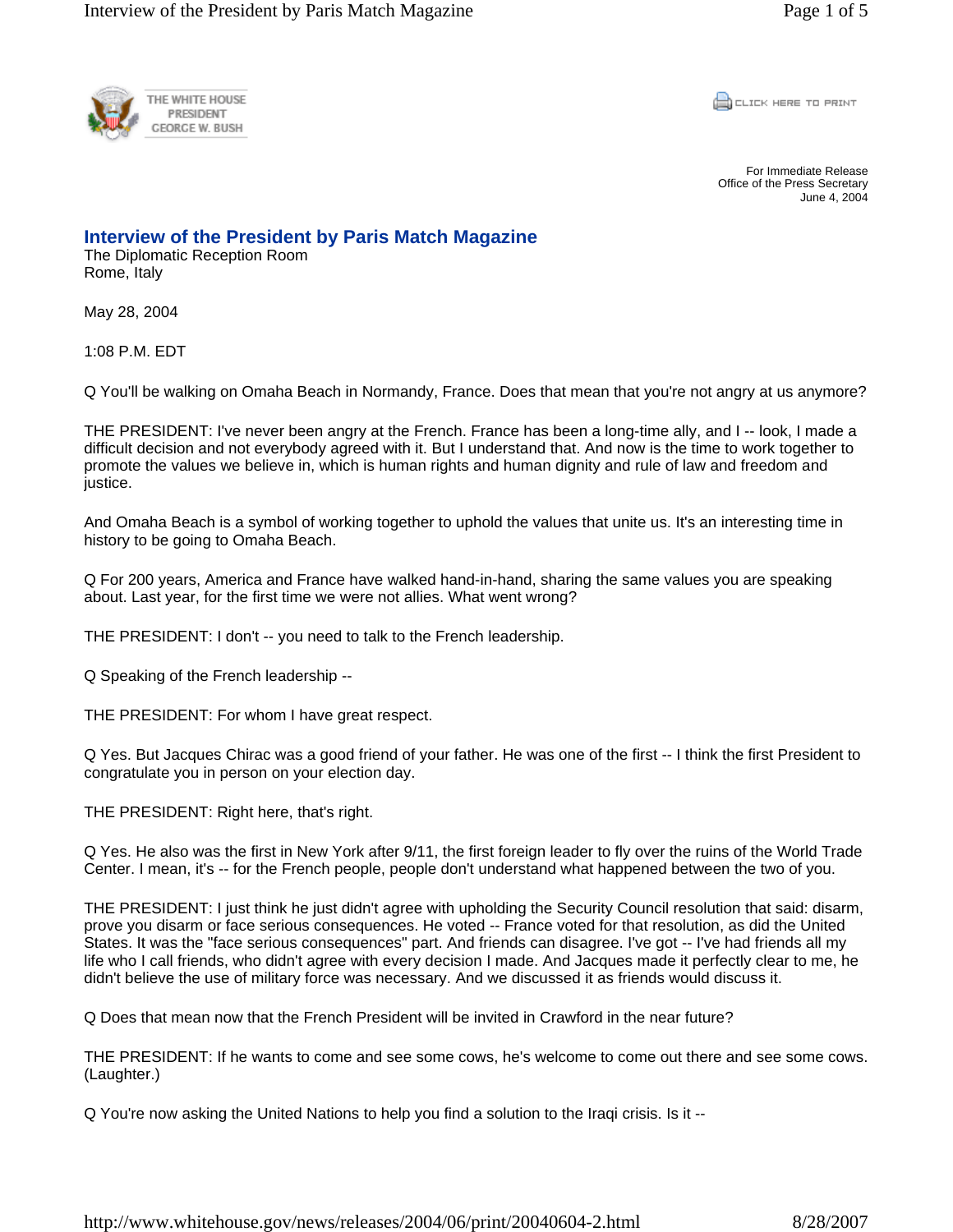THE PRESIDENT: No -- may I stop you? May I? No, we're going to the United Nations again to pass a resolution which supports a new government to which full sovereignty has been transferred.

You know, after World War II a lot of people didn't think Germany could be free and democratic; nor Japan. And there were people that just didn't believe it was true. Fortunately, there were optimists and people who adhered to their principles and value systems, based upon rule of law and democracy, justice. And they had the day; they ruled the day, fortunately, their opinions did. So that now some of our strongest allies in the war are Germany and Japan. No, it's never too late to believe people can be free.

Q But it's obviously more difficult than you expected.

THE PRESIDENT: Well, some parts are and some parts aren't. I thought, going in, there would be mass refugee flows, mass starvation, oil fields would be blown up. None of that happened. What did happen was, is that we moved so quickly through the country --

Q But, I'm speaking about --

THE PRESIDENT: Let me finish. We moved so quickly through the country that many of the former Saddam loyalists just melted into the countryside and have come back to try to stop the advance of freedom.

And the other thing that's happened is foreign fighters are in Iraq, who are convincing suiciders to kill innocent Iraqis. And it's tough, it's hard work. But we will prevail, because people want to be free, and that's important. And that's why it's necessary for the world to come together at this point, to be able to help the Iraqi people form their government -- not an American government, not something that looks like America, but something uniquely Iraqi. And that's what we're doing.

Q The whole world remembers you addressing the firemen in the ruins of the World Trade Center. You were healing the wounds and uniting the world at that time. Today, your message through the megaphone doesn't reach the world. Don't you feel isolated?

THE PRESIDENT: No, I feel very comfortable with what I'm doing.

Q Yes, but all the nations --

THE PRESIDENT: Let me finish my -- you ask a question, I give you the answers. And then if you want to ask another question, you're allowed to do so.

I believe that the United States must continue to work with other nations. And there are a lot of nations working in Afghanistan and in Iraq to not only deal with terror -- the immediate affects of terror -- and that is, finding people before they hurt somebody again -- but also to spread freedom. Free societies are peaceful societies, free societies are hopeful societies. And there's a lot of nations working to get her to do so.

I also believe that the United States must work to feed the hungry. We're the most generous nation on the face of the Earth when it comes to feeding hungry people, or fighting the pandemic of HIV/AIDS in Africa, for example. I've asked our Congress, and the Congress has passed \$15 billion over five years to help fight that pandemic. And we are a nation that is tough when we have to be tough to protect our security, and compassionate when it comes to the suffering of others. And, hopefully, people will see the results of that -- of the generosity of the American people.

Now, your follow up question.

Q Talking about the photo of torture and abused prisoners. The First Lady said, this is unbearable. The moral leadership of a President is his highest power of all. Do you feel responsible in any way for this moral failure in Iraq?

THE PRESIDENT: First of all, I feel responsible for letting the world see that we will deal with this in a transparent way, that people will see that justice will be delivered. And what I regret most of all is that the great honor of our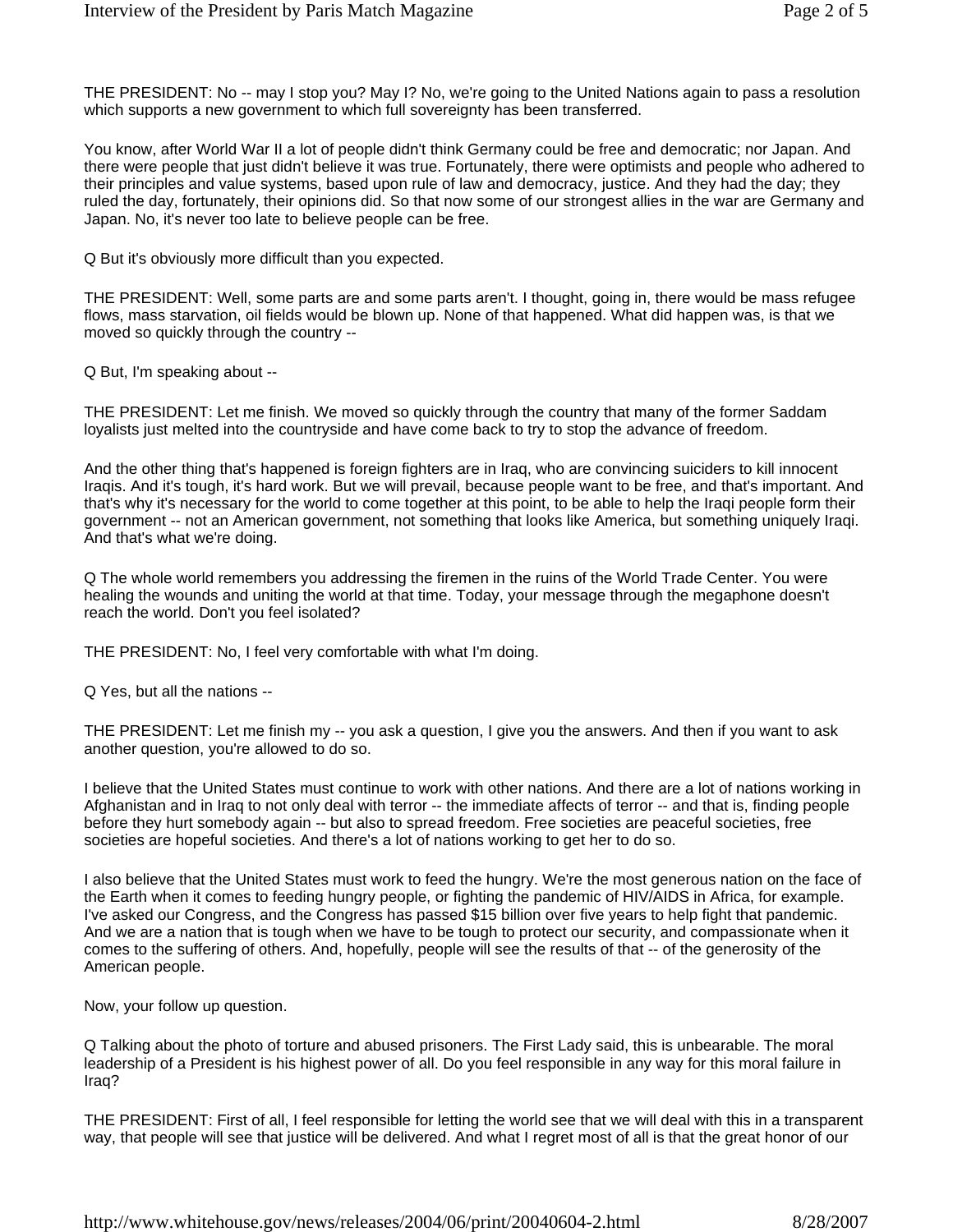country has been stained by the actions of a few people, the first of whom is going to jail, or has been tried and convicted, and will be sentenced. Please correct that -- I'm not going to deem the sentences; been tried and convicted, in an open way, for people to see, which stands in stark contrast to a tyrannical society in which prison abuse would never even come forth in the first place. And the contrast is going to be instructive for people in the world to see.

And Laura is just like me. We both reacted the same way. It was a stain on our honor.

Q Do you still feel that stain on your honor today?

THE PRESIDENT: Of course. I mean, this is -- you know, America is a great and generous and decent country. And the behavior of a few, you know, does not reflect the true nature of the men and women who wear our uniform -- overseas or at home -- or the character of the American people.

Q That morning when -- now I'm going to go to more positive -- I mean positive news -- when you learned that --

THE PRESIDENT: It's positive news. You're giving me a chance.

Q -- they had arrested Saddam, was this the best moment of your presidency?

THE PRESIDENT: It was a big moment in my presidency. No, I wouldn't say it's the best moment. The best moment happened when -- you know, when I meet people who do heroic things, whether it's to help somebody who hurts or whether it's a generous citizen who lifts up the spirit of a person. And I fully realize that those thousands of acts of kindness lift up the whole spirit of the country. Those are the best moments.

The capture of Saddam was a satisfying moment; it wasn't the best moment. It was satisfying because it was part of our mission, was to free the people from this brutal dictator.

I'll tell you a great moment in my presidency -- not the best, but a good moment. The other day seven people came in to see me. They had had their right hands cut off by Saddam Hussein. These were merchants in Baghdad -- or in Iraq; I think most of them lived in Baghdad -- small businessmen. And the currency in Iraq had begun to devalue, and Saddam Hussein needed a scapegoat. And so he chose these merchants, who he claimed were manipulating the currency, and he had their hands cut off for doing so. And then they had an X carved in their foreheads.

An American film maker made a documentary of this, reminding people of the brutality of Saddam Hussein, how he just would whimsically torture or maim people. And a guy in Houston, a man in Houston who works in the television business, has a foundation, saw the documentary, put the money up and flew these seven men to give them new hands, the latest technologies.

And they came to the Oval Office to see me. It was an incredibly touching moment. They were so grateful to the United States and the free world for liberating their country from Saddam Hussein, and incredibly grateful to the generosity of these individual Americans who decided to do something about their plight. Now, those are the kind of great moments I love.

Q Six months, though, after the capture of Saddam, each day brings the terrible news of American soldiers killed in action. Why the Iraqis are turning their guns against their liberators?

THE PRESIDENT: Well, because there are some who can't stand the thought of being -- can't stand the thought of freedom emerging in their country. In other words, they understand what free societies will do. A free society will change the habits and raise the aspirations and hopes. There are foreign fighters who come into Iraq to make this a front in the war on terror because they want to stop the advance of freedom.

A free society is how you solve the long-term issue of terror. In other words, hopelessness breeds fanaticism and terrorism. Freedom helps defeat hopelessness.

Q If you were an Iraqi, would you understand that -- would you feel the occupation as a burden?

http://www.whitehouse.gov/news/releases/2004/06/print/20040604-2.html 8/28/2007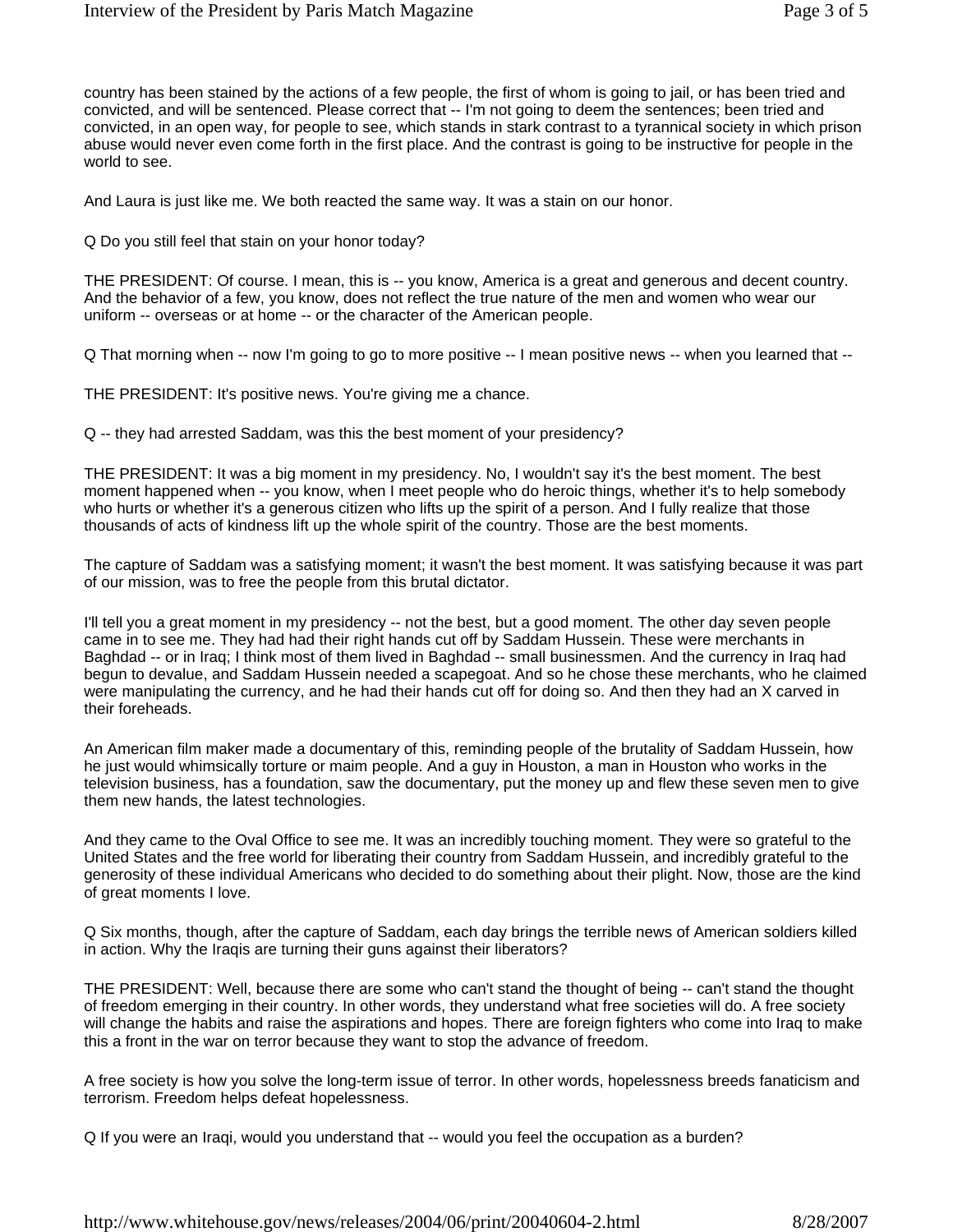THE PRESIDENT: Yes.

Q Could you understand that?

THE PRESIDENT: Of course, I can.

Q I mean, being --

THE PRESIDENT: I say it all -- I say it all the time publicly. Yes, I wouldn't want to be occupied.

Q So you cannot say that these are people -- you cannot say that all these people are terrorists and --

THE PRESIDENT: No. I agree. Not all of them are. But I am convinced --

Q Even the ones that, you know, takes --

THE PRESIDENT: The suiciders -- and some of them aren't. And they don't like to be occupied, and neither would I, and neither would anybody. That's why we're handing over sovereignty. Full sovereignty will be transferred here very shortly. I mean, you're talking -- I'm not sure when your magazine is coming out.

Q Next Thursday.

THE PRESIDENT: Well, full sovereignty will happen on June 30th. You'll begin to see the government to whom full sovereignty will be passed.

Q The names of people?

THE PRESIDENT: I think so, yes. Absolutely. Not only the names of people, but there will be -- shortly thereafter, a U.N. Security Council resolution that will embrace the new government. And that's important. But I fully understand people not wanting to be occupied. I wouldn't either.

Q Could you understand -- your political action is inspired by God, you say a number of times --

THE PRESIDENT: I said what?

Q Is inspired by God, I mean, your --

THE PRESIDENT: My political action? I've never said that.

Q You've never said that? I mean, I'm not quoting you.

THE PRESIDENT: No, I've never said that.

Q I said, in general, you relate to God as a --

THE PRESIDENT: You said, my political action is caused by God, I think.

Q No, no, no, no, I said your political action is inspired by God.

THE PRESIDENT: No, my political action is -- my life is inspired by God.

Q But this has a political consequence when you speak about freedom, the notion of freedom, you relate it to God.

http://www.whitehouse.gov/news/releases/2004/06/print/20040604-2.html 8/28/2007